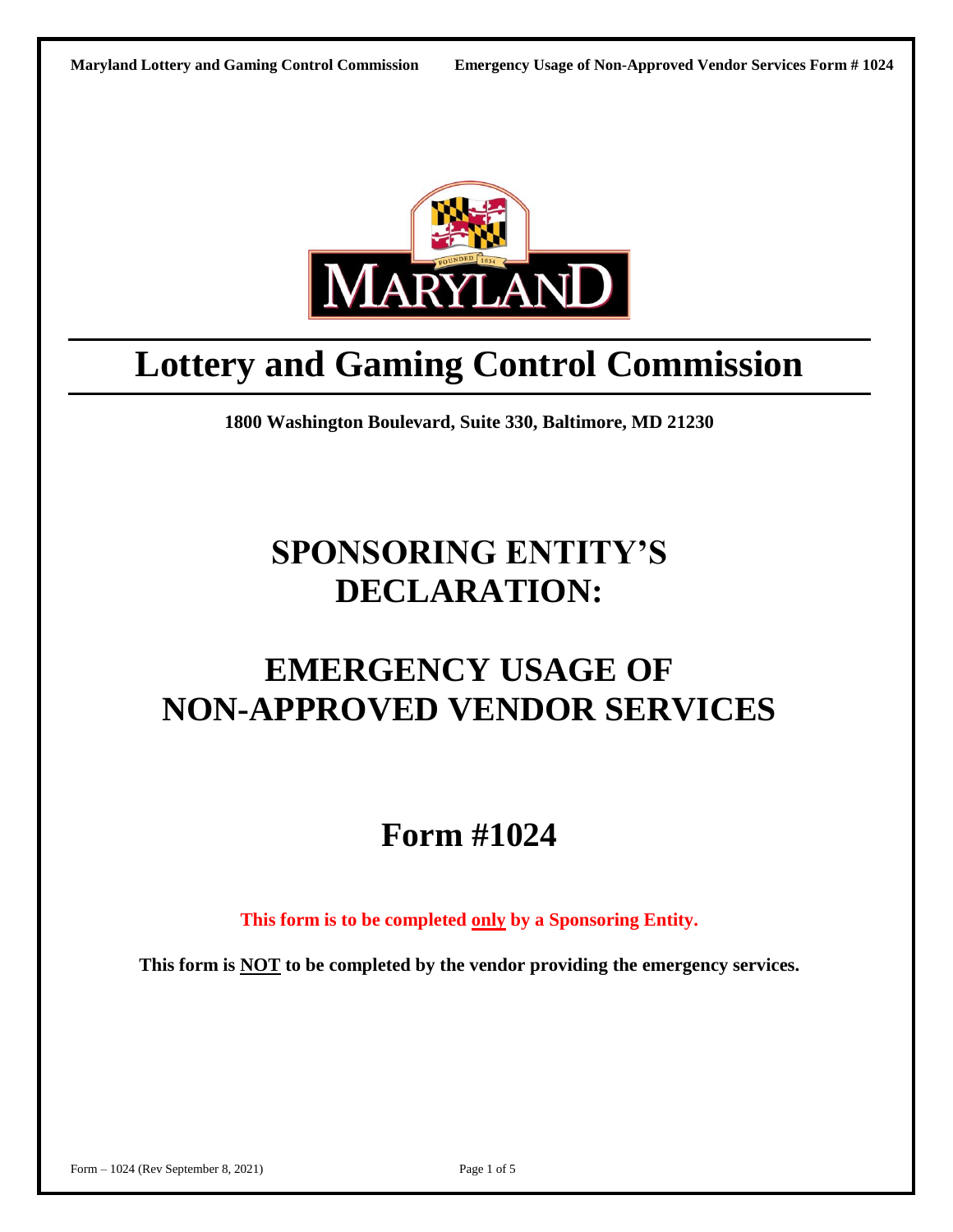#### **NOTICE**

Maryland's Gaming Law and Sports Wagering Law are long and complex. Maryland Gaming Law is located in State Government Article, Title 9, Subtitle 1A, Annotated Code of Maryland ("SG"). The regulations promulgated by the Maryland Gaming Control Commission ("Commission") are found in Code of Maryland Regulations ("COMAR") 36.03. Collectively, SG § 9-1A *et seq*. and COMAR 36.03 are referred herein as the "Gaming Law". Maryland's Sports Wagering Law is located in SG Title 9, Subtitle 1E, and the regulations promulgated the Commission are found in COMAR 36.10. Collectively, SG § 9-1E *et seq.* and COMAR 36.03 are referred herein as the "Sports Wagering Law".

The cites referenced within this application are for explanatory purposes only, are subject to change, may be different from what is provided, and should not be relied upon. You are expected to be familiar with the current Sports Wagering Law and Gaming Law; updates and information may be found at https://www.mdgaming.com/.

Failure or refusal to adhere to the Gaming Law and Sports Wagering Law may result in the Commission imposing sanctions and/or penalties, to include, but not limited to, the placing of conditions on the license; suspension or revocation of the license; reprimand; and/or fines, and may result in criminal and/or civil charges being filed against the license holder.

### **SECTION A – ELIGIBILITY/APPLICABILITY**

- **A.1** A **Sponsoring Entity** for purposes of the Sponsoring Entity's Declaration: Emergency Usage of Non-Approved Vendor Services is an applicant for, or a holder of, a/an:
	- (a) Video Lottery Facility (Casino) License;
	- (b) Gaming Manufacturer License;
	- (c) Gaming Contractor License;
	- (d) Sports Wagering Facility License;
	- (e) Sports Wagering Facility Operator License;
	- (f) Mobile Sports Wagering Entity License;
	- (g) Online Sports Wagering Operator License;
	- (h) Sports Wagering Contractor License; or
	- (i) Non-Gaming and Non-Sports Wagering Construction Vendor Certification.
- **A.2** A "**Vendor**" has the meaning stated in COMAR 36.03.02.07 and COMAR 36.10.06.11 and is any person who provides non-gaming and/or non-sports wagering goods and services to a Sponsoring Entity.

A Non-Gaming and Non-Sports Wagering Vendor is **prohibited** from providing or attempting to provide any gaming or sports wagering goods, services, parts, components, or supplies unless **licensed** by the Commission as a:

- (a) Gaming Manufacturer;
- (b) Gaming Contractor; or
- (c) Sports Wagering Contractor.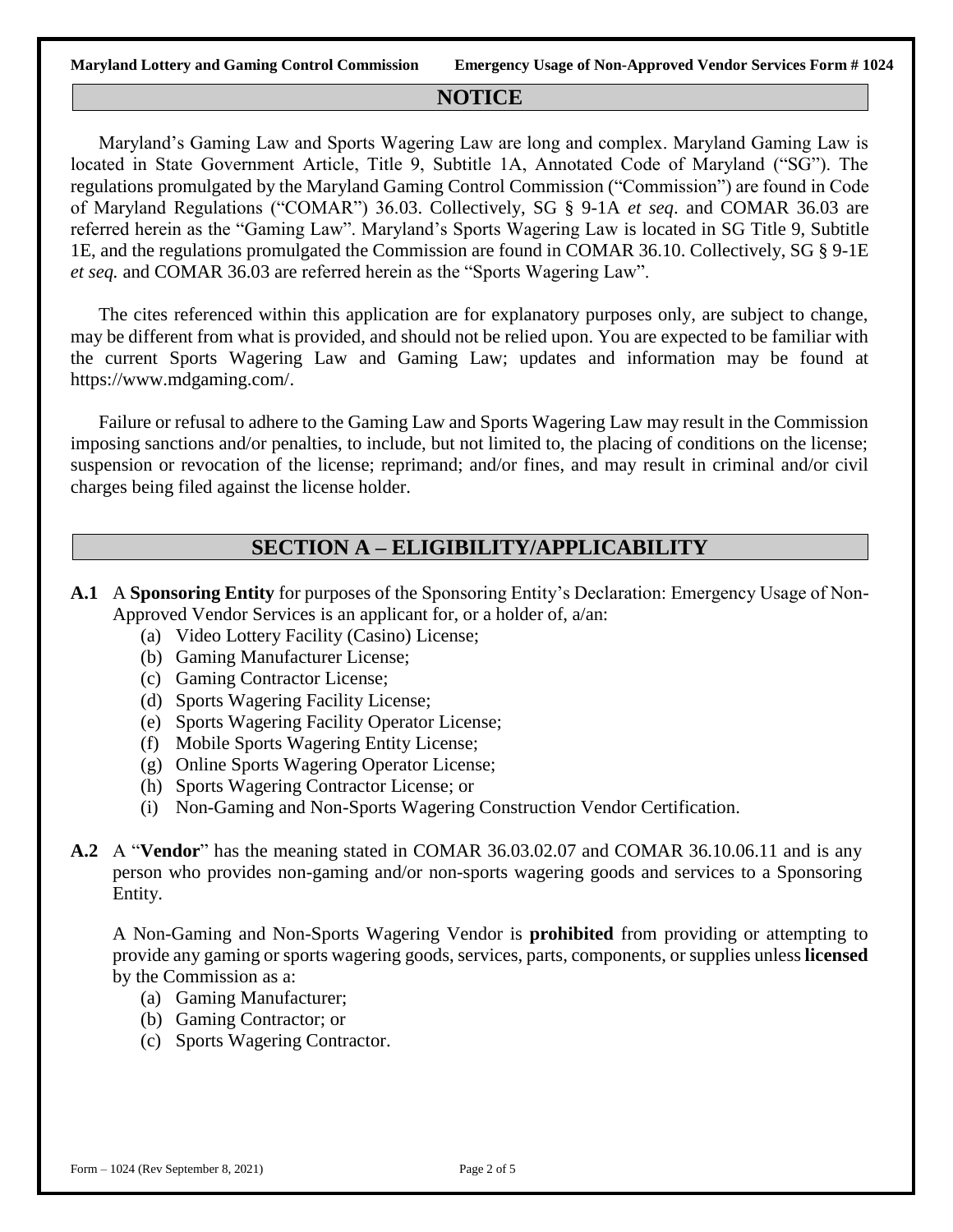#### **Maryland Lottery and Gaming Control Commission Emergency Usage of Non-Approved Vendor Services Form # 1024**

**A.3** Pursuant to COMAR 36.03.02.17 and COMAR 36.10.06.11, a Vendor, unless exempt, is required to be registered or certified by the Commission **prior to conducting any business** with a Sponsoring Entity.

**Exception**: The Commission provides Sponsoring Entities with the opportunity to use non-approved vendors in an emergency by completing this Emergency Usage of Non-Approved Vendor Services, Form 1024. As provided by the Gaming Law and Sports Wagering Law, this notification via Form 1024 must be completed by the Sponsoring Entity and submitted to the Commission if the Sponsoring Entity:

- (a) Encounters an emergent threat to public health, safety, or welfare;
- (b) That is outside of the Sponsoring Entity's control; and
- (c) Requires immediate provision of goods or services by a Vendor.
- **A.4** If an emergency circumstance causes a Sponsoring Entity to accept goods and/or services from a Vendor that is not currently registered or certified, the Sponsoring Entity is required to immediately notify the Commission in writing no later than the next State work day.

### **SECTION B - INSTRUCTIONS**

These instructions are applicable to a Sponsoring Entity that requires an Emergency Usage of Non-Approved Vendor Services (hereinafter "Emergency Vendor").

- **B.1** The Sponsoring Entity will designate or assign at least one employee who will be responsible for its vendors including Emergency Vendors, which is the Sponsoring Entity Vendor Administrator. The Licensing Division will authorize the Vendor Administrator to perform certain tasks within the 'eLicensing' system such as uploading documents, entering data, and submitting data. The Licensing Division expects the Vendor Administrator to convey certain information to vendors.
- **B.2** Unless the Emergency Vendor is exempted from registration or certification by the Commission, a Maryland Sponsoring Entity that requires the provision of goods or services by a Vendor as described in Section **A.3** must immediately initiate a "Sponsoring Entity's Declaration: Emergency Usage of Non-Approved Vendor," and submit Form 1024 to the Commission through the 'eLicensing' system.
- **B.3** An Emergency Vendor is exempted from registration or certification with the Commission if the vendor is not on the Commission's Prohibited Vendor List and the vendor is providing less than \$20,000 to the Sponsoring Entity.
- **B.4** If the Emergency Vendor is currently on the Commission's Prohibited Vendor List, this Vendor may not be exempt. The Sponsoring Entity must identify this on the "Sponsoring Entity's Declaration: Emergency Usage of Non-Approved Vendor," Form 1024 that the Emergency Vendor is on the Commission's Prohibited Vendor List.
- **B.5** The Sponsoring Entity must submit the completed Sponsoring Entity's Declaration: Emergency Usage of Non-Approved Vendor, Form 1024 to the Commission via the 'eLicensing' system no later than the **next State work day** after the Emergency Vendor's emergency provision of goods or services. This notification will include an explanation of the need of the Sponsoring Entity's emergency use of a vendor that is not exempt, registered or certified.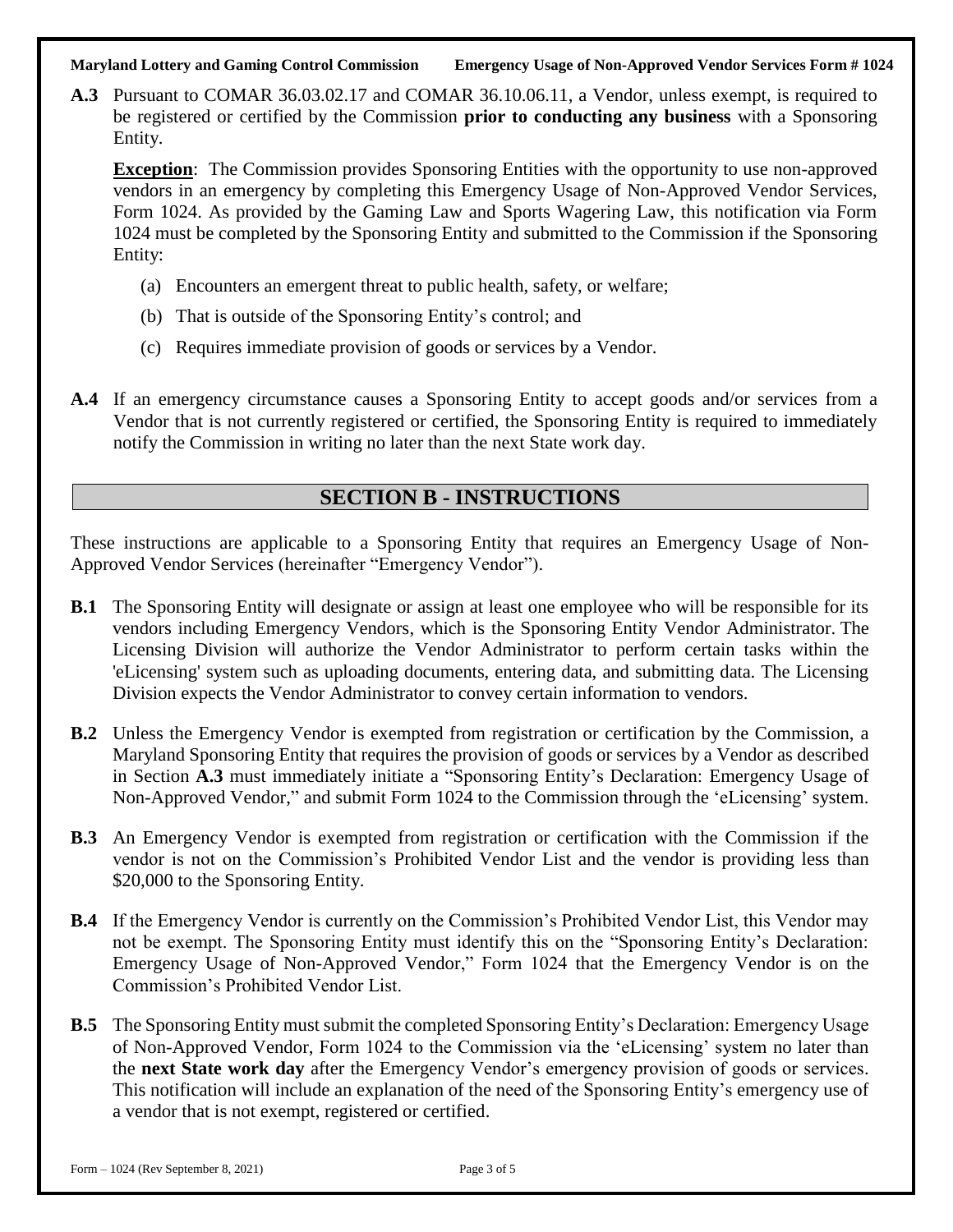**Maryland Lottery and Gaming Control Commission Emergency Usage of Non-Approved Vendor Services Form # 1024**

**B.6** Within ten (10) business days after the Emergency Vendor's emergency provision of goods or services, the Vendor Administrator must create the appropriate vendor application in the 'eLicensing' system based on the anticipated amount of non-gaming and/or non-sports wagering related goods and services to be provided, and issue the Vendor their **Username** and **Temporary Password.**

As described in COMAR 36.03.02.17 and COMAR 36.10.06.11, The Vendor Administrator must create:

- (a) A Non-Gaming and Non-Sports Wagering Vendor Registration Application, **Form 1023**, if the Emergency Vendor provided, or anticipates providing, from \$19,000 to \$299,999 in nongaming and non-sports wagering goods or services to the Sponsoring Entity within a calendar year;
- (b) A Non-Gaming and Non-Sports Wagering Vendor Certification Application, **Form 1021**, if the Emergency Vendor provided, or anticipates providing, \$300,000 or more in non-gaming and non-sports wagering goods or services to the Sponsoring Entity within a calendar year; or
- (c) A Non-Gaming and Non-Sports Wagering Construction Vendor Certification Application, **Form 1021CC**, if the Emergency Vendor provided, or anticipates providing, \$300,000 or more in non-gaming and non-sports wagering construction-related goods or services to the Sponsoring Entity within a calendar year.
- **B.7** Within twenty (20) business days of submitting the "Sponsoring Entity's Declaration: Emergency Usage of Non-Approved Vendor," Form 1024, the Sponsoring Entity shall submit the appropriate vendor registration or certification application, See **B.6**.

**NOTICE**: A Sponsoring Entity is **prohibited** from disbursing payments to non-approved Vendors.

REMAINDER OF PAGE LEFT INTENTIONALLY BLANK